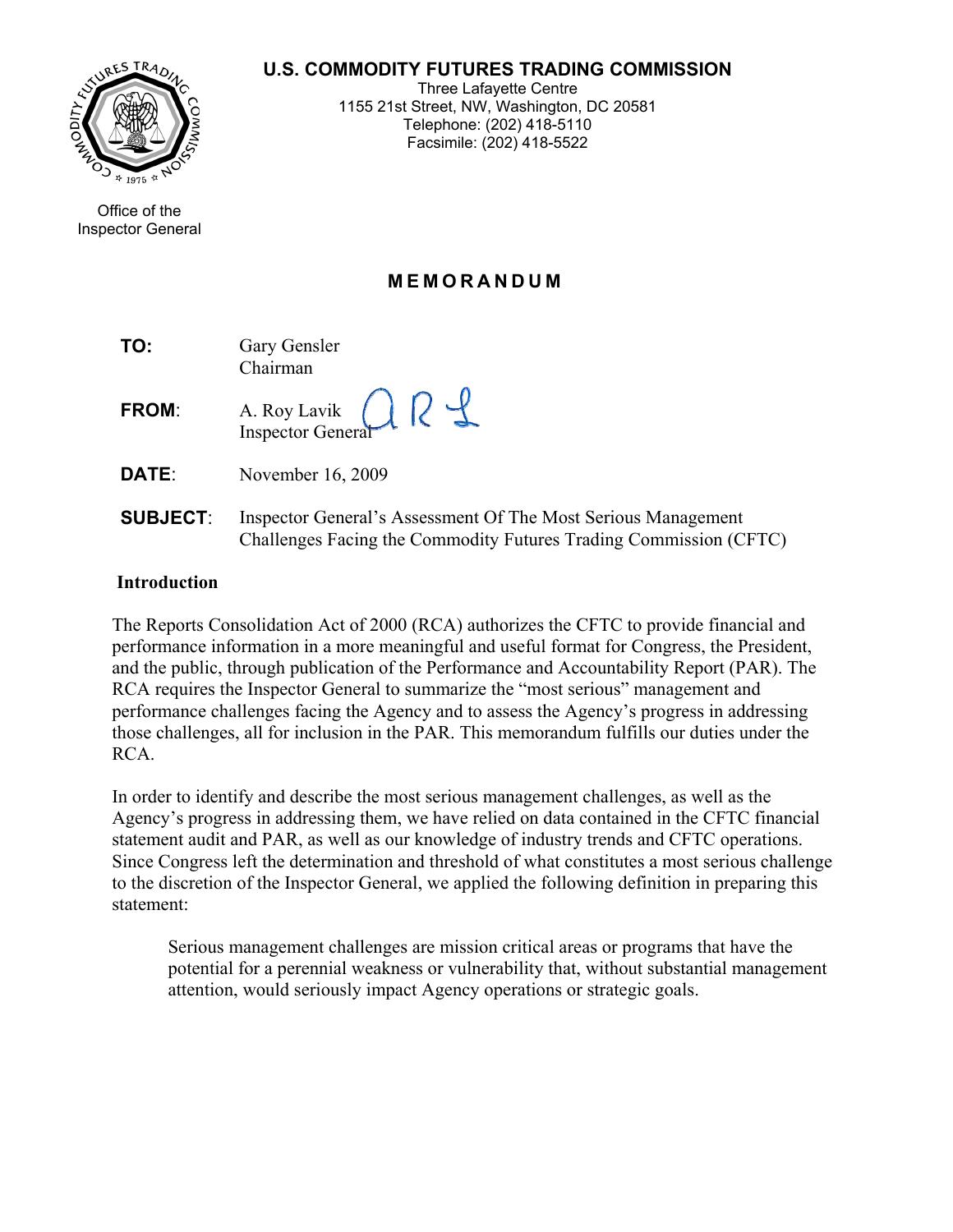This memorandum summarizes the results of the CFTC's current financial statement audit, describes the Agency's progress on last year's management challenges, and finally discusses the most serious management challenges that we have identified:

- 1. Harmonization of CFTC and Securities and Exchange Commission (SEC) Overlapping Regulations;
- 2. CFTC's Regulatory Model for the Swaps Derivatives Market; and,
- 3. CFTC's Regulatory Responsibilities over the Potential Carbon Emission Trading Markets.

## **CFTC Financial Statement Audit Results**

In accordance with the *Accountability of Tax Dollars Act*, CFTC, along with numerous other federal entities, is required to submit to an annual independent financial statement audit by the Inspector General, or by an independent external auditor as determined by the Inspector General. The results of the fiscal year 2009 financial statement audit are discussed in the PAR, and the financial statement audit resulted in an unqualified audit opinion.

## **CFTC's Progress on Last Year's Challenges**

Last year we identified the two most serious management challenges as: Modernization of Electronic Market Surveillance and the Efficient Acquisition and Integration of Skilled Human Capital to address expanding Congressional mandates. During fiscal year 2009 the Agency has addressed both issues. Over the past year the Agency has upgraded its servers and trade analysis systems to modernize and improve its surveillance of exchange traded futures and options contracts. As the Agency acquires additional regulatory responsibilities, we hope that the Agency is able to scale up its market surveillance capabilities. Since the start of FY 2009 the Agency has increased its staff by 100 new employees (a 21% increase). This dramatic influx of manpower should assist the Agency in meeting its expanding regulatory mission. The OIG is conducting a review of the recent recruitment in order to evaluate the effect of the CT pay system on recruitment and retention, which review will examine the skill sets of this new talent pool.

#### **Most Serious Management Challenges**

Three issues likely to challenge the CFTC in the coming year are: Congressional demand that the CFTC and SEC harmonize their regulation of overlapping financial products; a decision on the CFTC's regulatory model for the swaps derivatives market; and expansion of CFTC's regulatory responsibilities over the potential carbon emission trading markets.

#### **Harmonization of CFTC and SEC Overlapping Regulations**

On June 17, 2009, the White House released a White Paper on Financial Regulatory Reform calling on the SEC and CFTC to "make recommendations to Congress for changes to statutes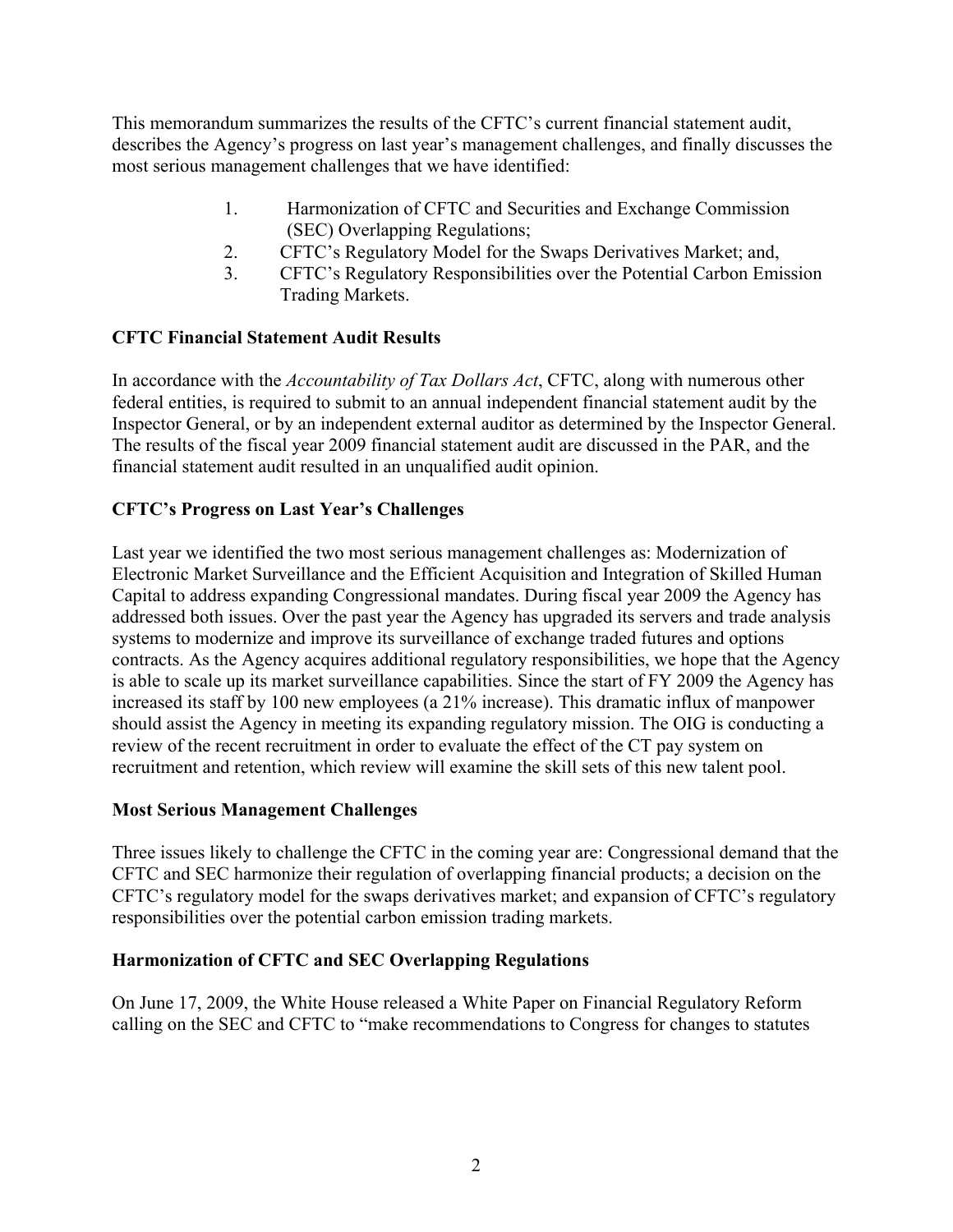and regulations that would harmonize regulation of futures and securities."<sup>[1](#page-2-0)</sup> Specifically, the White House recommended "that the CFTC and the SEC complete a report to Congress by Sept. 30, 2009, that identifies all existing conflicts in statutes and regulations with respect to similar types of financial instruments and either explains why those differences are essential to achieve underlying policy objectives with respect to investor protection, market integrity, and price transparency or makes recommendations for changes to statutes and regulations that would eliminate the differences."[2](#page-2-1)

In September 2009, the CFTC and SEC collaborated on an initial effort to begin implementation of the White House mandate, and released the required joint report on October 16, 2009. This effort identified numerous areas for operational coordination that will require substantial analysis and may yield a more efficient regulatory structure over the financial markets. The OIG looks forward to the resulting regulatory model that will define the future mission of this Agency.

## **CFTC's Regulatory Model for the Swaps Derivatives Market and the Need for Additional Human Capital**

Congressional deliberations over how the CFTC will regulate the swaps markets will determine the Agency's need for additional human capital to regulate these markets. The Congressional Budget Office estimates that up to 2[3](#page-2-2)5 employees<sup>3</sup> may be needed by fiscal year 2011 to regulate central counterparty clearing of swaps. In our estimation, this would require a 40% increase over existing staffing levels--a considerable challenge for any organization. We believe both the intricacies of any forthcoming derivatives regulation and the acquisition of human capital to carry out the regulatory tasks will challenge the CFTC in the coming year.

## **CFTC's Regulatory Responsibilities over the Potential Carbon Emission Trading Markets**

Congress may soon move forward on new legislation to regulate carbon emissions trading. A recent Congressional Budget Office study projected that trading in carbon offsets could be a \$60 billion market in 2012.<sup>[4](#page-2-3)</sup> Presuming Congress assigns regulatory responsibility to the CFTC, the CFTC will require additional staffing increases in order to absorb this additional regulatory responsibility. We believe the increased responsibility will challenge the CFTC in the coming year.

#### **Conclusion**

The past year has continued to witness dramatic movement in the financial markets and the commodity futures markets. While the Agency has addressed the most serious management challenges identified last year, Congressional initiatives to overhaul regulation of over-the-

<sup>&</sup>lt;sup>1</sup> Financial Regulatory Reform: A New Foundation, p.14

<span id="page-2-0"></span>http://www.financialstability.gov/docs/regs/FinalReport\_web.pdf

<span id="page-2-1"></span> $^{2}$  Id., pg. 50.

<span id="page-2-2"></span><sup>&</sup>lt;sup>3</sup> H.R. 3795 Derivative Markets Transparency and Accountability Act of 2009 Congressional Budget Office Cost Estimate November 6, 2009 Page 3. http://www.cbo.gov/ftpdocs/107xx/doc10703/hr3795hfs.pdf.

<span id="page-2-3"></span><sup>4</sup> H.R. 2454 American Clean Energy and Security Act of 2009 Congressional Budget Office Cost Estimate June 5, 2009 Page 11 http://www.cbo.gov/ftpdocs/102xx/doc10262/hr2454.pdf